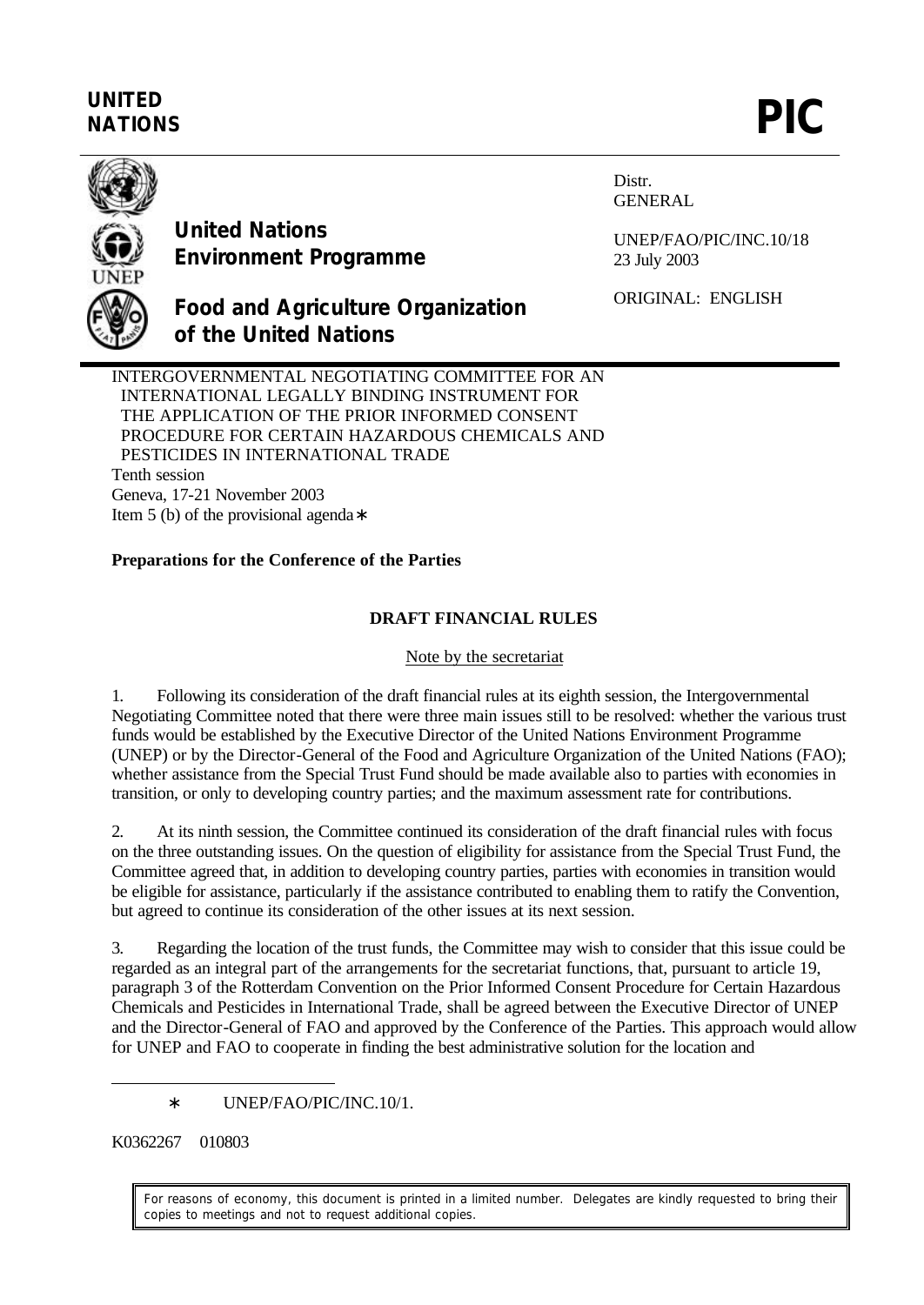## UNEP/FAO/PIC/INC.10/18

administration of the trust funds, while the overall authority remained with the Conference of the Parties. If the Committee agrees with this approach, the draft financial rules could be changed accordingly.

4. The Committee also took note of a proposal submitted by Canada for amendment of the draft financial rules and provisions and agreed that it would consider the matter further at its tenth session. The proposal from Canada was circulated at the Committee's ninth session as a conference room paper and will be available at the tenth session in information document INC.10/INF/5.

5. The secretariat has the honour to forward to the Committee, in the annex to the present note, the draft financial rules for its further consideration. The rules were published earlier in annex 1 to document UNEP/FAO/PIC/INC.9/13.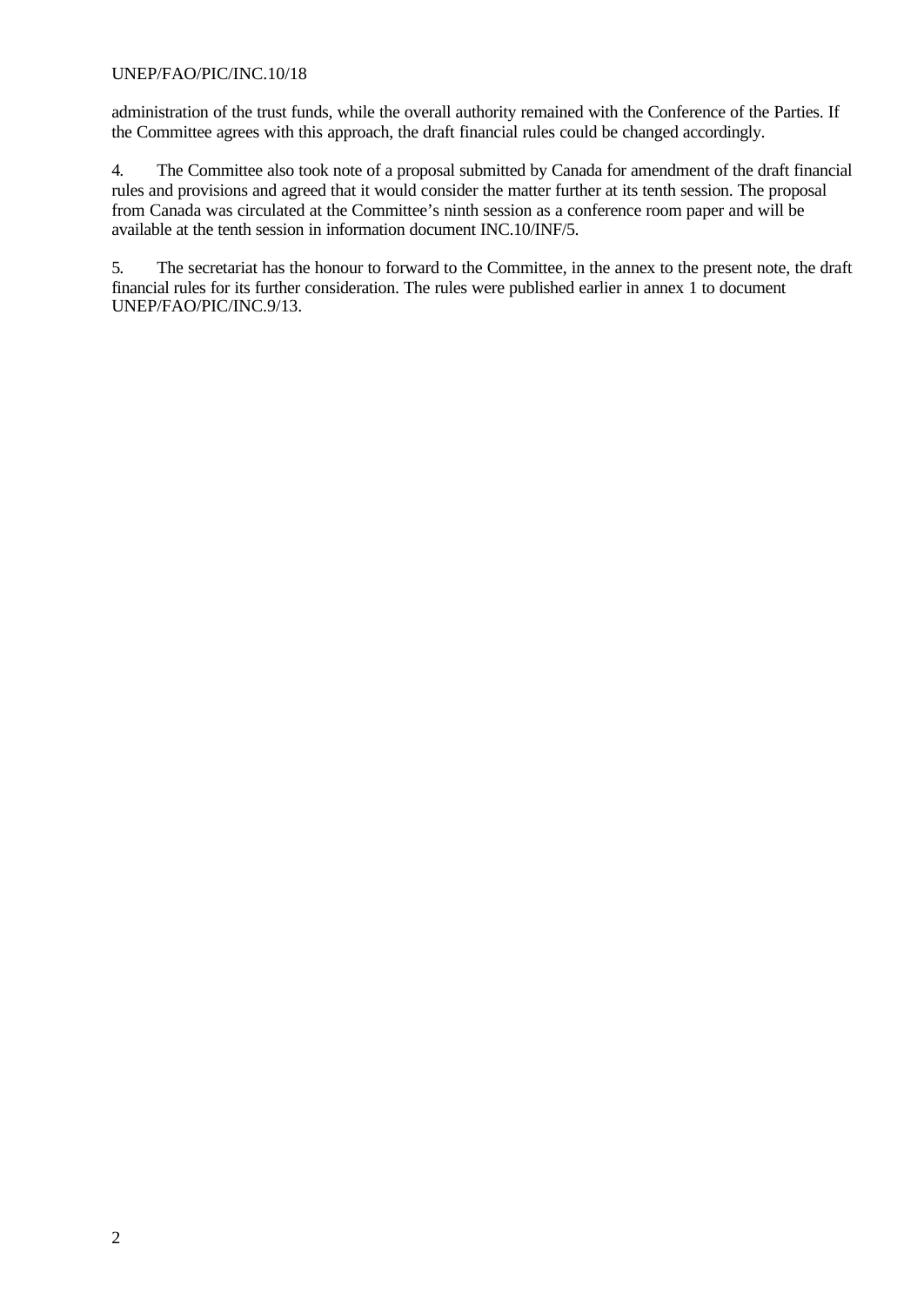#### Annex

## DRAFT FINANCIAL RULES FOR THE CONFERENCE OF THE PARTIES TO THE ROTTERDAM CONVENTION ON THE PRIOR INFORMED CONSENT PROCEDURE FOR CERTAIN HAZARDOUS CHEMICALS AND PESTICIDES IN INTERNATIONAL TRADE, ITS SUBSIDIARY BODIES AND THE CONVENTION SECRETARIAT<sup>\*</sup>

## A. Scope

1. The present rules shall govern the financial administration of the Conference of the Parties to the Rotterdam Convention on the Prior Informed Consent Procedure for Certain Hazardous Chemicals and Pesticides in International Trade, its subsidiary bodies and the Convention secretariat. In respect of matters not specifically provided for by the present rules, the Financial Regulations and Rules of the United Nations shall apply.

#### B. Financial period

2. The financial period shall be a biennium, of which the first calendar year shall be an even-numbered year.

# C. Budget

3. The head(s) of the Convention secretariat shall prepare the budget proposal for the following biennium and shall dispatch it to all Parties to the Convention at least 90 days before the opening of the meeting of the Conference of the Parties at which the budget is to be adopted.

4. The Conference of the Parties shall consider the budget proposal and adopt a budget by consensus authorizing expenditures, other than those referred to in paragraphs 9 and 10, prior to the commencement of the financial period that it covers.

5. Adoption of the budget by the Conference of the Partie s shall constitute authority to the head(s) of the Convention secretariat to incur obligations and make payments for the purposes for which the appropriations were approved and up to the amounts so approved, provided always that, unless specifically authorized by the Conference of the Parties, commitments are covered by related income.

6. The head(s) of the Convention secretariat may make transfers within each of the main appropriation lines of the approved budget. The head(s) of the Convention secretariat may also make transfers between such appropriation lines up to limits that the Conference of the Parties may set as appropriate.

## D. Funds

7. A general trust fund for the Convention shall be established by the [Executive Director of the United Nations Environment Programme (UNEP)] [Director-General of the Food and Agriculture Organization of the United Nations (FAO)] and managed by the head(s) of the Convention secretariat. Contributions made pursuant to paragraphs 12 (a), (b) and (c), with the exception of the earmarked funds referred to in paragraph 9, shall be credited to this fund. All budget expenditures that are made pursuant to paragraph 5 above shall be charged to the General Trust Fund.

8. Within the General Trust Fund there shall be maintained a working capital reserve at a level to be determined from time to time by the Conference of the Parties by consensus. The purpose of the working capital reserve shall be to ensure continuity of operations in the event of a temporary shortfall of cash. Drawdowns from the working capital reserve shall be restored from contributions as soon as possible.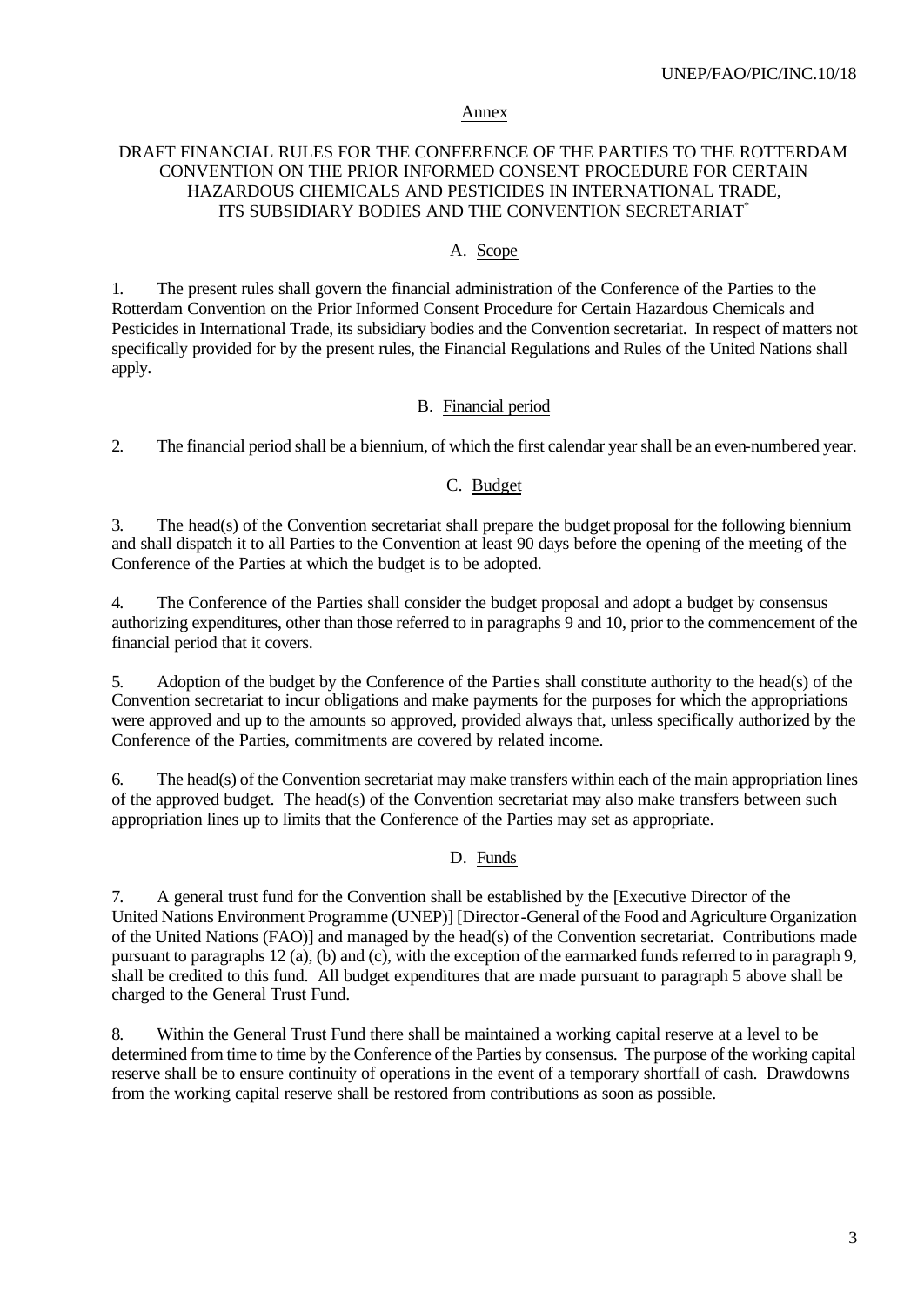## UNEP/FAO/PIC/INC.10/18

9. A special trust fund shall be established by the [Executive Director of UNEP] [Director-General of FAO] and managed by the head(s) of the Convention secretariat. This fund shall receive contributions pursuant to paragraphs 12 (b) and (c) that have been earmarked to support the participation of representatives of developing country Parties and Parties with economies in transition in the meetings of the Conference of the Parties and its subsidiary bodies.

10. Subject to the approval of the Conference of the Parties, the [Executive Director of UNEP] [Director-General of FAO] may establish other trust funds, provided that they are consistent with the objectives of the Convention.

11. In the event that the Conference of the Parties decides to terminate a Trust Fund established pursuant to the present rules, it shall so advise the [Executive Director of UNEP] [Director-General of FAO] at least six months before the date of termination so decided. The Conference of the parties shall decide, in consultation with the [Executive Director of UNEP] [Director-General of FAO], on the distribution of any uncommitted balances after all liquidation expenses have been met.

## E. Contributions

12. The resources of the Conference of the Parties shall comprise:

(a) Contributions made each year by parties on the basis of an indicative scale adopted by consensus by the Conference of the Parties, and based on such a scale of assessments of the United Nations as may be adopted from time to time by the General Assembly, adjusted so as to ensure that no party contributes less than 0.01 per cent of the total, that no one contribution exceeds  $\lceil \cdot \rceil$  per cent of the total and that no contribution from a least developed country party exceeds 0.01 per cent of the total;

(b) Contributions made by parties in addition to those made pursuant to paragraph (a), including those made by the Government(s) hosting the Convention secretariat;

(c) Contributions from States not parties to the Convention, as well as governmental, intergovernmental and non-governmental organizations, and other sources;

(d) The uncommitted balance of appropriations from previous financial periods;

(e) Miscellaneous income.

13. The Conference of the Parties shall, in adopting the indicative scale of contributions referred to in paragraph 12 (a), make adjustments to take account of contributions of parties which are not members of the United Nations, as well as those regional economic integration organizations that are parties.

14. In respect of contributions made pursuant to paragraph 12 (a):

(a) Contributions for each calendar year are due on 1 January of that year;

(b) Each party shall, as far in advance as possible of the date due for the contribution, inform the head(s) of the Convention secretariat of the contribution it intends to make and of the projected timing of that contribution.

15. Contributions made pursuant to paragraph 12 (b) and (c) shall be used in accordance with such terms and conditions, consistent with the objectives of the Convention and the Financial Regulations and Rules of the United Nations, as may be agreed between the head(s) of the Convention secretariat and the contributor.